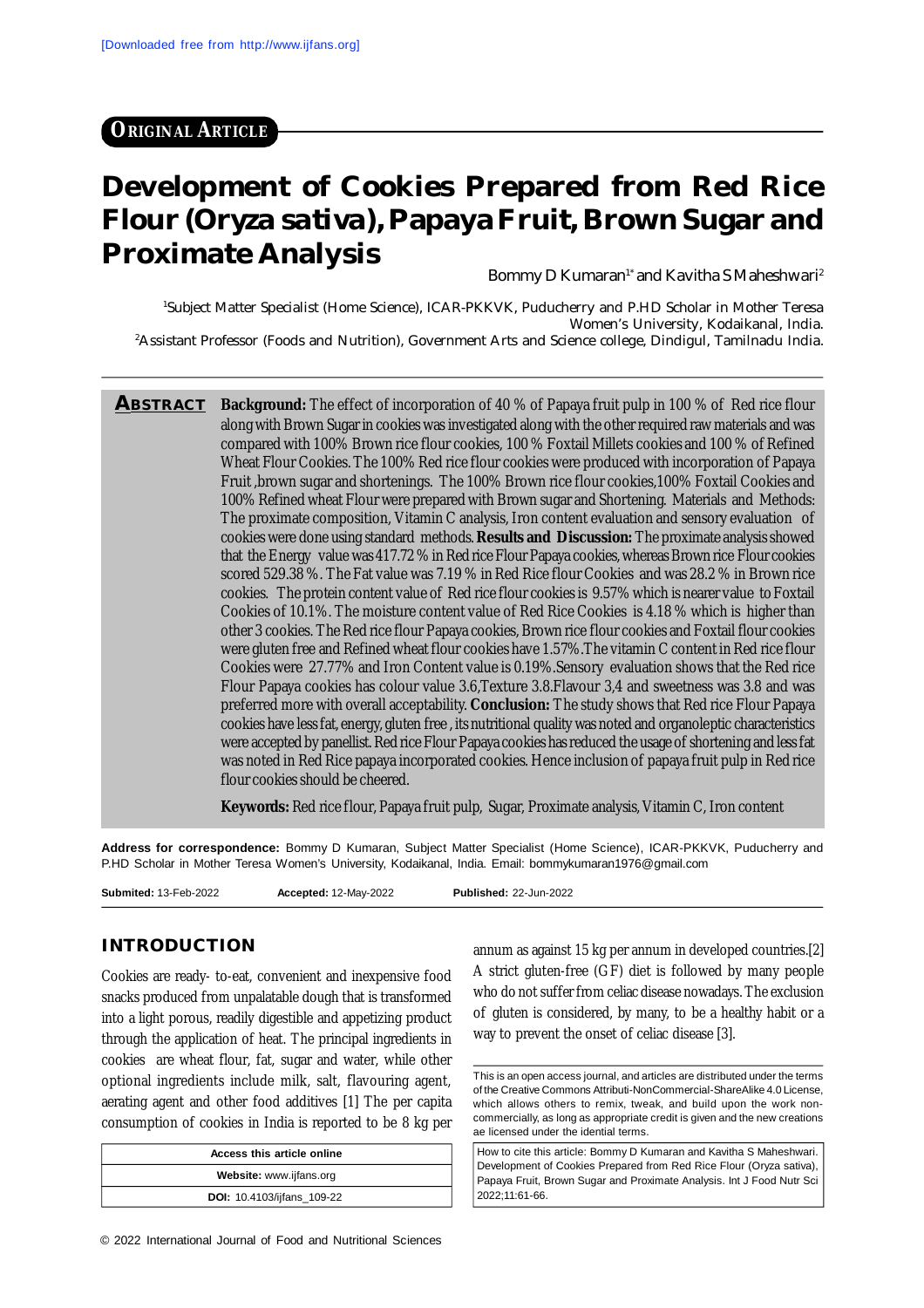Rice is nutritious as it contains protein, carbohydrates, crude fibre fats, ash mineral viz.. Ca ,

p, Fe, Na ,K and Vitamin such as thiamine, Riboflavin, niacin, Tocopherols. Red rice is those which has red layer on the bran. The colour is due to the anthocyanin in different layers of seed coat, pericarp and aleuronic .[4] .The eating quality of red rice makes it difficult and challenging for consumers to eat red rice every day as they eat white rice. For people who are used to eat red rice may assume the eating quality is not an issue when compared to the nutritional content. But for those who are not used to eat it then the improvement of red rice eating quality is needed [5] . Cookies made from milled rice or wheat flour had substantially lower AcA levels than those from whole grains [6].

Papaya can be used for many purposes. Ripe papaya is eaten fresh, incorporated into desserts, made into juice and processed as jelly, marmalade, candies and crystallized fruits. The various products such as jam, jelly, candy, nectar, puree, concentrate slab, toffee, tootti-fruity, freeze dried chunk, dried rolls, dried slices and pickles can prepared from papaya processing.[7]

Green and unripe papaya can be served as a vegetable stew, in salad or pickled.[8]. The post harvest losses of papaya in India are estimated at 5-30 percent of total production. The processing of papaya fruit not only minimizes these losses to some extent but also gives better return to farmer during the glut season and there is great scope for processing of papaya fruits to curtail the post harvest losses. [9]

### **MATERIALS AND METHODS**

#### **Preparation of Flour**

Red rice was purchased from an organic farmer belongs to Puducherry region. The Red rice was washed thoroughly, removed foreign particles and soaked for three hours. Then it was allowed to solar dry for 10 hours till all the moisture content is removed. Later it was milled into flour using the Pulverizer.

Brown rice and Foxtail millets were purchased from organic farmer belongs to Puducherry region. They were washed, removed foreign particles and soaked for 2 hours separately. Then dried for 10 hours and milled separately using Pulverizer. The refined wheat flour was purchased from local market of good quality using FSSAI standards.

### **Preparation of Papaya Extract**

Papaya (C. papaya L.) ripe fruit, skin in orange colour, with no longer latex dark orange-coloured pulp ,without any physical damage and firmness appropriate for consumption was purchased in the uzhavar sandai(Farmers market) of Puducherry region. Papaya was washed, peeled, pulp was ground and kept ready for making biscuits.

### **Preparation of Other Raw Materials**

The Shortening ,baking powder and Brown sugar were purchased from local market .Brown sugar was systematically spread in flat trays and checked with any sand particles present. Biscuit tray ,dough kneading machine ,spoons, moulds, weight machine and bowls were washed and sterilised.

#### **Biscuit Preparation**

The Red rice flour was sieved with the baking powder for homogenisation and mixed with 40% of papaya fruit pulp ,20% of brown sugar and 24% of shortening .

The brown rice cookies, Foxtail millet cookies and Maida cookies were prepared as per the ingredient shown in Table 1.

#### **Dough Preparation**

The dough were prepared in such a way that there will be no cracks and checked with all the ingredients were evenly mixed. The dough mixture were seperately rolled as a sheet using rolling pins with 5 mm of height .

#### **Moulding and Baking**

Then the Red rice cookies and other cookies were cut into shapes .The cookies were baked in an Electrical Bakery Oven in separate trays for 15 minutes in 120 degree Celsius following the pre-heating to 180 degree Celsius for 50 mins.. Red rice Flour Papaya cookies and other cookies were prepared using the Department of Foods and Nutrition, Post Graduate & Research Centre, Professor Jayashankar Telangana State Agricultural University, Rajendranagar, Hyderabad 500 030, India TNAU technology with slight modifications . Development and evaluation of biscuits from foxtail millet and papaya fruit (National Seminar on Recent Advances in processing, utilization and nutritional impact of small millets, Madurai symposium, Thamukkam Grounds,Madurai,13th September 2013).

### **Proximate Analysis**

The proximate analysis of Brown Rice Flour Cookies , Foxtail Millet Cookies , Refined Wheat Flour Cookies samples was done using the method of AOAC.[10] and Red rice Flour Papaya cookies were determined using IS 12711:1989 RA 2014. The determination of proximate composition of the cookie samples, namely, moisture content, ash, protein, fat were determined following the procedure outlined by AOAC. Gluten was determined using -IS:1155:1968(RA 2010) Appendix D.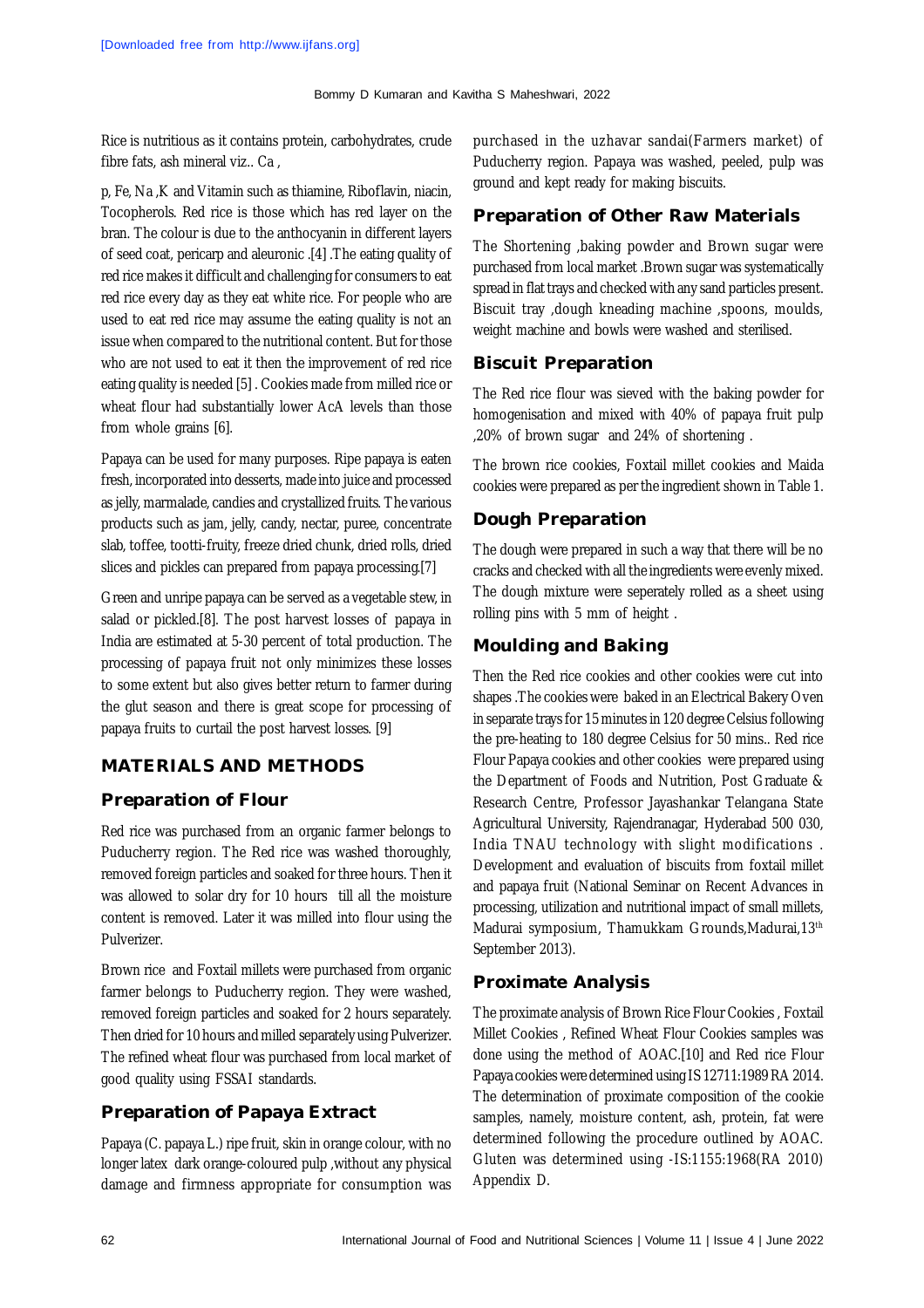| <b>Table 1: Formulation of Cookies</b> |                                     |                               |                               |                                          |                                         |                 |                       |                         |                         |                              |
|----------------------------------------|-------------------------------------|-------------------------------|-------------------------------|------------------------------------------|-----------------------------------------|-----------------|-----------------------|-------------------------|-------------------------|------------------------------|
|                                        | Name of Cookies                     | Ingredients Utilized (in gms) |                               |                                          |                                         |                 |                       |                         |                         |                              |
| S.<br>No.                              |                                     | Red<br><b>Rice</b><br>flour   | <b>Brown</b><br>Rice<br>flour | Foxtail<br><b>Millet</b><br><b>Flour</b> | <b>Refined</b><br>Wheat<br><b>Flour</b> | Shorte-<br>ning | <b>Brown</b><br>Sugar | Papaya<br>fruit<br>Pulp | <b>Baking</b><br>Powder | <b>Ella</b><br>chi<br>powder |
| 1.                                     | Red rice Flour Papaya cookies       | 1000                          |                               |                                          |                                         | 240             | 200                   | 400                     | 10                      | 10                           |
| 2.                                     | <b>Brown Rice FlourCookies</b>      | ۰                             | 1000                          | ۰                                        |                                         | 640             | 500                   | ٠                       | 10                      | 10                           |
| 3.                                     | <b>Foxtail Millet Flour Cookies</b> |                               | $\sim$                        | 1000                                     |                                         | 640             | 500                   | ٠                       | 10                      | 10                           |
| 4.                                     | <b>Refined Wheat Flour Cookies</b>  |                               |                               | ٠                                        | 1000                                    | 640             | 500                   | ۰                       | 10                      | 10                           |

#### **Iron and Vitamin C Analysis**

The IRON and Vitamin C content of Red rice Flour Papaya cookies were determined using AOAC 20th edition 939.03 and AOAC Official Method 967.21, 18th Edition respectively. The iron content and vitamin c content were tested only in Red rice papaya cookies.

#### **Sensory analysis**

Sensory evaluation of the composite cookie samples was carried out by twenty five panellists of Women Food Entrepreneur, organic rice Women farmer and to the Papaya Fruit Cultivator. The sensory attribute included colour, sweetness, flavour, texture, and overall acceptability was evaluated using a 4point hedonic rating scale ranging from 4 (extremely like) to 1 (extremely dislike) and as described by Ihekoronye and Ngoddy [11]

### **Inclusion Criteria- Women and Healthy**

Exclusion Criteria - Has colour-blindness • Has gluten-related disorder (eg: Celiac disease).

#### **STATISTICAL ANALYSIS**

All data obtained were subjected to statistical analysis of variance using SPSS software version statistical pages. Means were separated using Duncan multiple range tests.

## **RESULTS AND DISCUSSION**

### **Proximate Composition**

Table 2 shows the result of the proximate composition of variety of cookies. Cookies produced with Red rice Flour Papaya cookies are gluten free and less in fat content. Foxtail cookies seem to be high in protein value, and less carbohydrates comparatively. Brown rice cookies have very less moisture value. Compared to other cookies .Refined wheat flour have less total ash and presence of gluten.

#### **Energy**

The study shows that the energy value of Red rice Flour Papaya cookies seems to have lower value of 417.72% whereas the plain brown rice flour cookies have high energy value of 529%.

| Table 2: Proximate analysis of Cookies        |                  |                      |        |            |          |           |              |  |  |
|-----------------------------------------------|------------------|----------------------|--------|------------|----------|-----------|--------------|--|--|
|                                               | Energy<br>(kcal) | Carbohydrates<br>(g) | Fat(g) | Protein(g) | Moisture | Total ash | Gluten       |  |  |
| <b>Foxtail Millet</b><br><b>Flour Cookies</b> | 516.17           | 58.49                | 26.8   | 10.1       | 2.01     | 2.6       | $\mathbf 0$  |  |  |
| <b>Brown Rice</b><br><b>FlourCookies</b>      | 529.38           | 62.22                | 28.2   | 6.57       | 1.82     | 1.19      | $\mathbf 0$  |  |  |
| Refined Wheat<br><b>Flour Cookies</b>         | 501.75           | 67.22                | 21.6   | 9.14       | 1.44     | 0.6       | 1.31         |  |  |
| Red rice Flour<br>Papaya cookies              | 417.72           | 77.49                | 7.19   | 9.57       | 4.18     | 1.57      | $\mathbf{0}$ |  |  |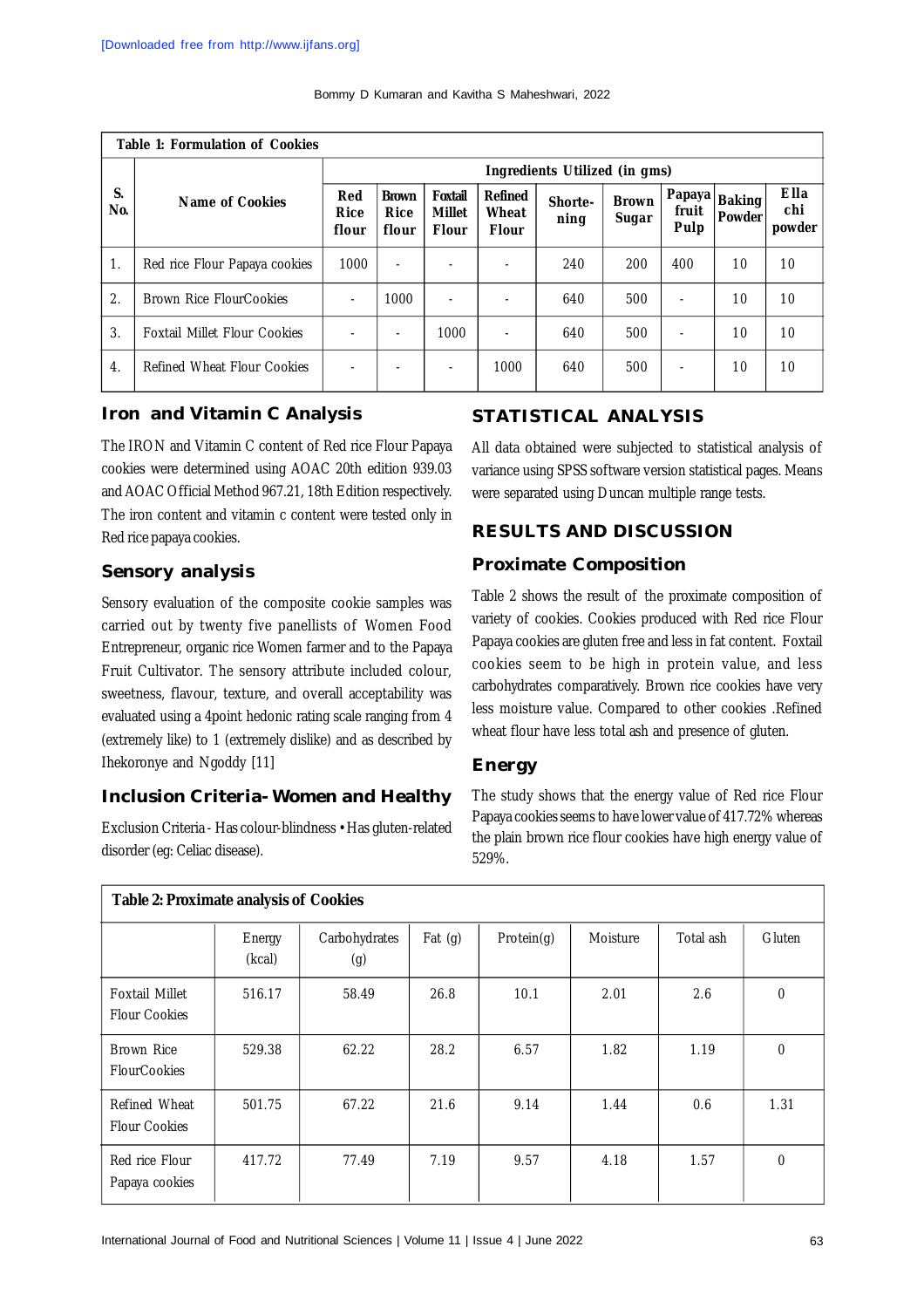calories restriction (CR) is a dietary intervention with lot of benefits for the health and life span extension [12]. Leanne M. Redman.

### **Carbohydrate**

The research reveals that, the carbohydrate value of foxtail cookies is having a less value of 58.49% whereas the Red rice Flour Papaya cookies have highest value of 77.49%.( The high carbohydrate (HC) diets are recommended for lowering the risk of coronary heart disease because of the decrease plasma low – density lipoprotein (LD2) Cholesterol concentrations [13]

## **Fat**

The analysis denotes that Red rice Flour Papaya cookies in cooperated red rice cookies has a less fat of 7.19 %. And Brown rice cookies have high fat value of 28.2. Feeding rats with low- fat cookies diets prepared with oil at 250 gm. /kg fat replacement levels resulted in a significant decrease in total serum cholesterol and triglycerides [14]. Production of low fat cookies and their nutritional and metabolic effects in rats.

## **Protein**

This result shows that Red rice Flour Papaya cookies and Foxtail cookies have a high protein value of 9.57 % and 10.1% respectively. The cookies are a good source of protein compared to the healthy diet of adult 0.75 g protein/ Kg/ b.wt /day ) and it improves the rapid growth and muscle development and 100gm of cookies can provide the child about the 30-40% of daily protein allowance [15].

### **Moisture**

Red rice Flour Papaya cookies had higher moisture content of 4.18% and . Refined wheat flour cookies had lowest moisture content of 1.44 %.The moisture content of 7.20 to 7.69g ensures the storage stability and to obtain desirable shelf life of the products [16]. Total ash

The total ash content in Red rice Flour Papaya cookies have higher value of 1.57% where as Refined wheat flour has lowest value of 0.6%. The ash content increased with the increase of bread fruit proportion. The inclusion of bread fruit has improved the ash content of cookies [17]

#### **Gluten**

The gluten content was not present in Red rice Flour Papaya cookies and refined wheat flour has gluten of 1.31%. The gluten must be eliminated from the diet of patient suffering from celiac disease due to its serious intestinal damage [18].

## **Vitamin C Analysis**

Vitamins play vital functions in the body, they are needed for formation of hormones, cell growth, needed for formation of hormones, cell growth, needed for proper functioning of the immune system and enhances clear vision etc, The vitamin C is a strong water soluble antioxidant that helps the body develop resistance against infectious agents and scavenges harmful free radicals[19]. Red rice Flour Papaya cookies resulted as 27.77 %..The Red and black brown rice flours gave more bioactive compounds and antioxidant activities than white and brown rice flour[20]

### **Iron Analysis**

The iron content in Red rice Flour Papaya cookies were resulted in 0.19 .The iron content of the cookies prepared from African bread fruit flour has increased from 3. 3.97mg/ 100g in the control sample (100% wheat bread) to 6.11mg/ 100g in the millet bread substituted with 40% African bread fruit flour[21].The regular fortified brown sugar cake can full fill %DV of added nutrients in order to alleviate micro nutrient deficiencies[22].

# **Sensory analysis of cookies**

 Table 3 implies the results of sensory evaluation and overall acceptability of prepared cookies.

The panellist has given the preference to the reddish colour cookies and scored high value in colour. Inclusion of Brown sugar in red rice may improved the palatability of the cookies . Abundant Maillard reaction products (such as pyrazines and furanones) were detected in brown sugar[23].The sweetness in Red rice Flour Papaya cookies were resulted high due to the

| Table 3: Sensory analysis of cookies |        |                |                |                  |                              |  |  |  |
|--------------------------------------|--------|----------------|----------------|------------------|------------------------------|--|--|--|
| <b>Items</b>                         | Colour | <b>Texture</b> | <b>Flavour</b> | <b>Sweetness</b> | <b>Overall Acceptability</b> |  |  |  |
| <b>Foxtail Millet Flour Cookies</b>  | 3.2    | 3.6            | 3.2            | 3.6              | 3.4                          |  |  |  |
| Brown Rice FlourCookies              | 3.4    | 3.6            | 3.2            | 3.6              | 3.45                         |  |  |  |
| <b>Refined Wheat Flour Cookies</b>   | 3.2    | 3.6            | 3.2            | 3.2              | 3.3                          |  |  |  |
| Red rice Flour Papaya cookies        | 3.6    | 3.8            | 3.4            | 3.8              | 3.65                         |  |  |  |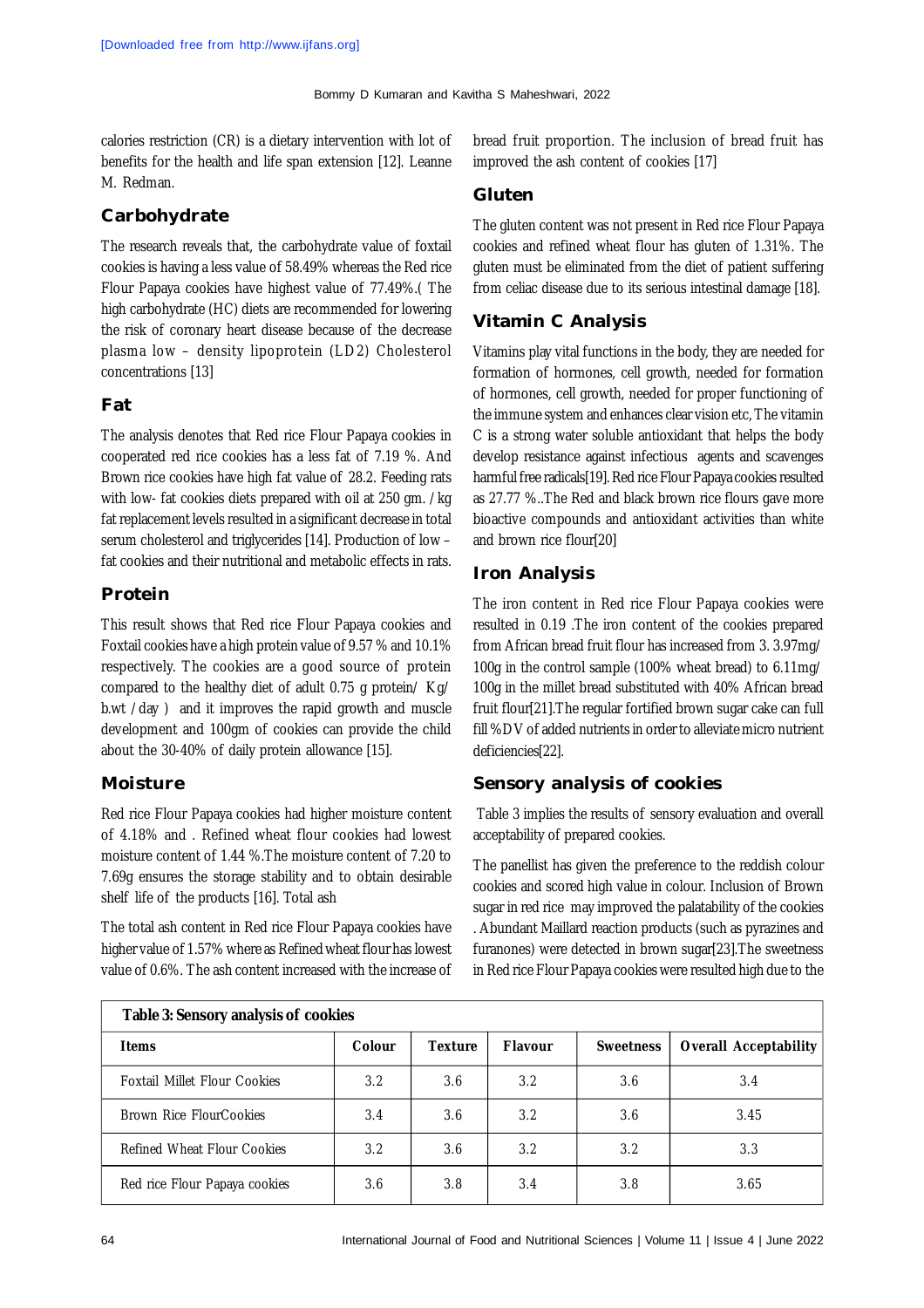presence of brown sugar and papaya fruit extract. The 37 aroma-active compounds were obtained, mainly including ketones, pyrazines, alkanes, phenols and alcohols, which contributed caramel, sweet and fruity notes to brown sugar. Among them, furfural, benzeneacetaldehyde, 2,3 butanedione, *â*-damascenone, 2-methoxyphenol, dihydro-2 methyl-3(2H)-furanone, 2-furanmethanol and butyrolactone could significantly enhance the sweetness of sugar solution because of the congruency of the aroma attributes and sweetness.[24]

Texture of the Red rice Flour Papaya cookies were predominant due to the presence of Rice flour and less shortening. Inclusion of 40% of papaya pulp has not affected the crunchiness and chewing ability is good. Raise in buckwheat flour content from 10 to 20% resulted in an increase in sensory scores for flavour, rupture and chewiness.[25].

Flavour of the Red rice Flour Papaya cookies seems to be higher when compared to other cookies .The presence of 40% of the papaya fruit pulp enhances the flavour. Flavour is the perception influenced by taste and smell impression even the appearance and texture may also affect this attribute[26]

## **Overall Acceptability**

The results of overall acceptability were correlated with all the sensory attribution tested. It can be concluded that all the cookies were accepted by the panellist. Red rice cookies with papaya incorporation has the highest potential to be commercialized as it was received well by the consumers.

### **CONCLUSION**

This study provided information regarding nutrient analysis of the developed cookies. Addition of papaya pulp to the red rice cookies is a good functional food of great nutritional benefit. Fruit incorporated cookies will indirectly support to include the fruit in the daily diet pattern. The entrepreneur can introduce the red rice cookies with papaya fruit as a new combination to the market. The Diet planners may include the red rice papaya cookies to enjoy the nutritional benefits. Customer can include the red rice in their daily diet in different form. The biscuits can be popularised in Food expos for community outreaches.

# **RECOMMENDATION**

Microbial activity and shelf life assessment may be done in future studies. The vitamin c and Iron content may be analysed in all samples. The dehydrated papaya flour can be included in cookies. Sensory evaluation may be carried to different age groups.

Financial support and sponsorship Nil.

Conflicts of interest: There are no conflicts of interest.

## **REFERENCES**

- 1. Donaldben, N. S., Amanze, L. C. and Ewelike, I. C. (2020). Quality Characteristics of Cookies from Wheat and Orange Flesh Sweet Potatoes Composite Flour Supplemented With Cashew Nut Powder.
- 2. Tyagi, S. K., Manikantan, M. R., Oberoi, H. S. and Kaur, G. (2007). Effect of mustard flour incorporation on nutritional, textural and organoleptic characteristics of biscuits. *Journal of Food Engineering*, 80(4), 1043-1050.
- 3. Giuberti, G., Marti, A., Fortunati, P. and Gallo, A. (2017). Gluten free rice cookies with resistant starch ingredients from modified waxy rice starches: Nutritional aspects and textural characteristics. *Journal of cereal science*, 76, 157-164..
- 4. Gebi Karbak and Birinchi Bora (2020), Development and quality characteristics of cookies incorporated with red rice (*Oryza sativa*) of Arunachal Pradesh.Journal of Emerging technologies and Innovation Research.Issn-2349-5162.
- 5. Zahara Mardiah, Zahara Mardiah, Dody, D. Handoko, Bram Kusbiantoro (2017). Improvement of red rice eating quality through one-time polishing process and evaluation on its phenolic and anthocyanin content, *International Journal of Agriculture, Forestry and Plantation*, 5, 2462-1757 .
- 6. Chen, Y., Wu, Y., Fu, J. and Fan, Q. (2020). Comparison of different rice flour-and wheat flour-based butter cookies for acrylamide formation. *Journal of cereal science*, 95, 103086.
- 7. D. Shashikalabai, K. Amaresh Kumar, R., Basavarajappa1 Narayan S. Mavarkar1 and T. Basavarajnaik1, Processing for Value Addition of Papaya, University of Agricultural and Horticultural Sciences, 2016, 34.
- 8. Yun Si Grace Chua, The Philippines Fresh Papaya Export Value Chain, Centre for Global Food and Resources, University of Adelaide. 2018, 21, 1442.
- 9. Shashikalabai1, D., Amaresh Kumar, K., Basavarajappa, R., Narayan, Mavarkar, S. and Basavarajnaik, T. (2016). Processing for Value Addition of Papaya. *International Journal of Tropical Agriculture*, ISSN: 0254-8755.IJTA serials Publication.
- 10. Abimbola A. Noah and Mary A Adedeji (2021). Quality assessment of cookies produced from wheat and red kidney bean flour, *International Journal of Food and Nutritional Sciences,* 10(1), January-March 2021.